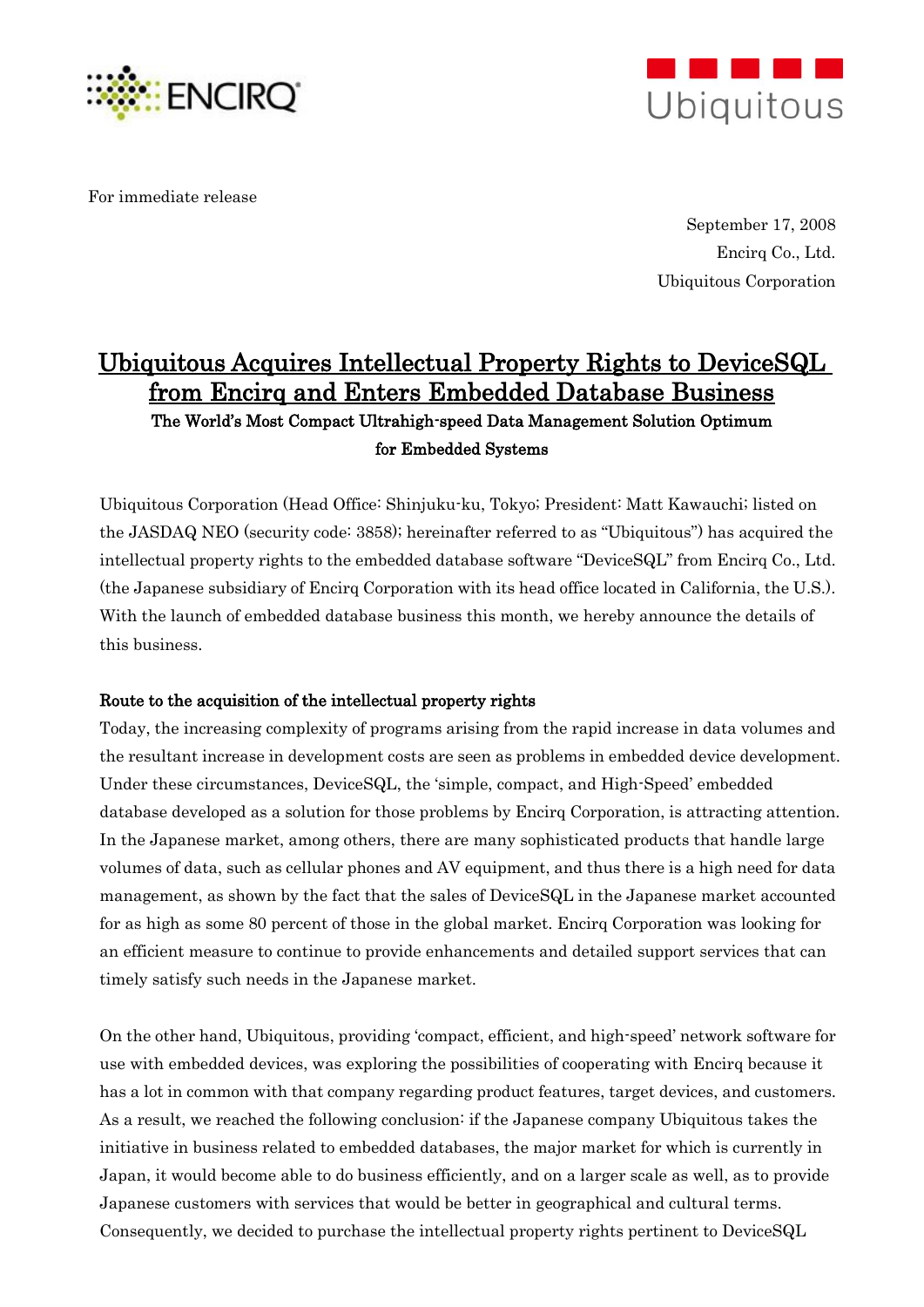from Encirq and to launch an embedded database business in the capacity of the sole company entitled to do business related to DeviceSQL, including its enhancement, in Japan and overseas.

## Organization

The new Business Division IV was established in Ubiquitous to undertake the embedded database business. This division is to engage in the subsequent development of and support for DeviceSQL, as well as sales activities. Several of Encirq"s key members, including Kazuhiro Hirakawa and Tadafumi Yoshihara, who had served at Encirq as Vice President in Charge of Sales and Vice President in Charge of Professional Services and the Asia-Pacific Region, respectively, joined Ubiquitous this month to take charge of our embedded database business. Ubiquitous is committed to having Business Division IV carry out subsequent development operations and support services concerning DeviceSQL, enrich the professional services that have been provided by Encirq so far, and respond to the needs of equipment makers and other customers in detail.

Ubiquitous Business Division IV (newly established)

• Operations undertaken: sales, support, and development relating to embedded database business

• Director of Business Division IV: Tomoyuki Ietaka (concurrently serving as Director and Chief Financial Officer of Ubiquitous)

• Vice Directors of Business Division IV: Kazuhiro Hirakawa (in charge of sales), Tadafumi Yoshihara (in charge of development)

Due to the above transfer of intellectual property rights, we will request customers that have a contract with Encirq to switch to one with Ubiquitous. DeviceSQL is to be sold directly by Ubiquitous as well as through sales representatives.

Upon the transfer of the intellectual property rights to DeviceSQL, Encirq Co., Ltd. and Encirq Corporation in the U.S. discontinued its embedded database business this month.

## Future policy

Ubiquitous aims to expand its business by combining the embedded software family that has been developed and sold by Ubiquitous with DeviceSQL. For example, by combining DeviceSQL with "UbiquitousAV," a home network solution owned by Ubiquitous and conforming to the DLNA guidelines, the user can search for and reproduce various contents distributed over a network quickly without being aware of their locations. Or, by combining DeviceSQL with the "UbiquitousCONNECT" USB host solution, the user can retrieve desired contents quickly from either a portable digital media player that is USB-connected with onboard vehicle equipment or home audio equipment as well as from such equipment.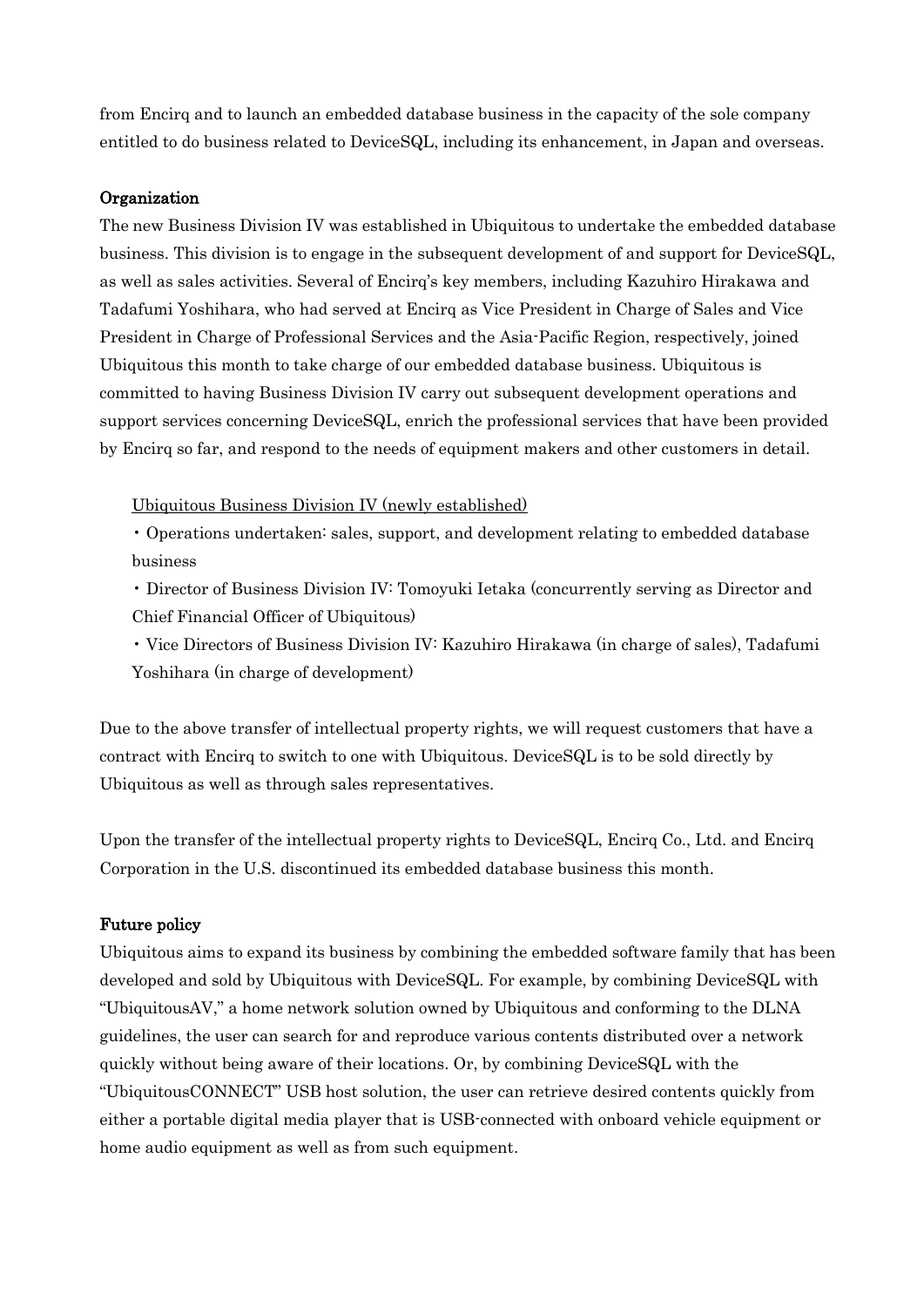In the coming ubiquitous network society, it will be important to manage, retrieve, and process data distributed to various sensors or storages on a network. Ubiquitous is committed to developing and offering solutions for this.

Ubiquitous aims to operate its embedded database business so it will yield sales of approximately 300 to 500 million yen in the coming 3 years.

Ms. Deborah Goslin, the CEO of Encirq Corporation in the U.S., published the following message: "I expect that Ubiquitous adding DeviceSQL to one of its product families will accelerate the growth of this technology. The synergy effect of Ubiquitous" and Encirq"s high-performance, small-footprint technologies will be greatly appreciated in embedded industries such as the consumer-electronics industry. Ubiquitous well understands the needs and changes of Japanese industries. I believe the company will make a positive contribution to customers from now on."

Mr. Minoru Yamada, a Director and Managing Executive Officer of Core Corporation (Head Office: Sangenjaya, Setagaya-ku, Tokyo; listed in the First Section of the Tokyo Stock Exchange; security code: 2359) and the President of Embedded Solution Company, one of the business promotion divisions of Digital Information Technologies Corporation, published the following message regarding Ubiquitous" acquisition of DeviceSQL from Encirq:

"By combining Ubiquitous products, including the excellent embedded database DeviceSQL, with our wide range of achievements in embedded system development, we can offer new solutions and win customers."

## About DeviceSQL

DeviceSQL, developed by Encirq Corporation, was released in 2002 as a totally new category of data management software based on stream-based data management technologies specialized for embedded systems. The software has been installed in cellular phones, onboard vehicle equipment, IP set-top boxes, communication equipment, and so forth, and has the following features:

• Small code size (footprint: 24 to 50 KB)

• Quick movement (20 to 30 times quicker than ordinary embedded database products, according to an Encirq survey)

• Support for various storage media

• Fastest start-up speed (20 to 30 times quicker than ordinary embedded database products, according to an Encirq survey)

• A reliability level high enough for onboard vehicle equipment